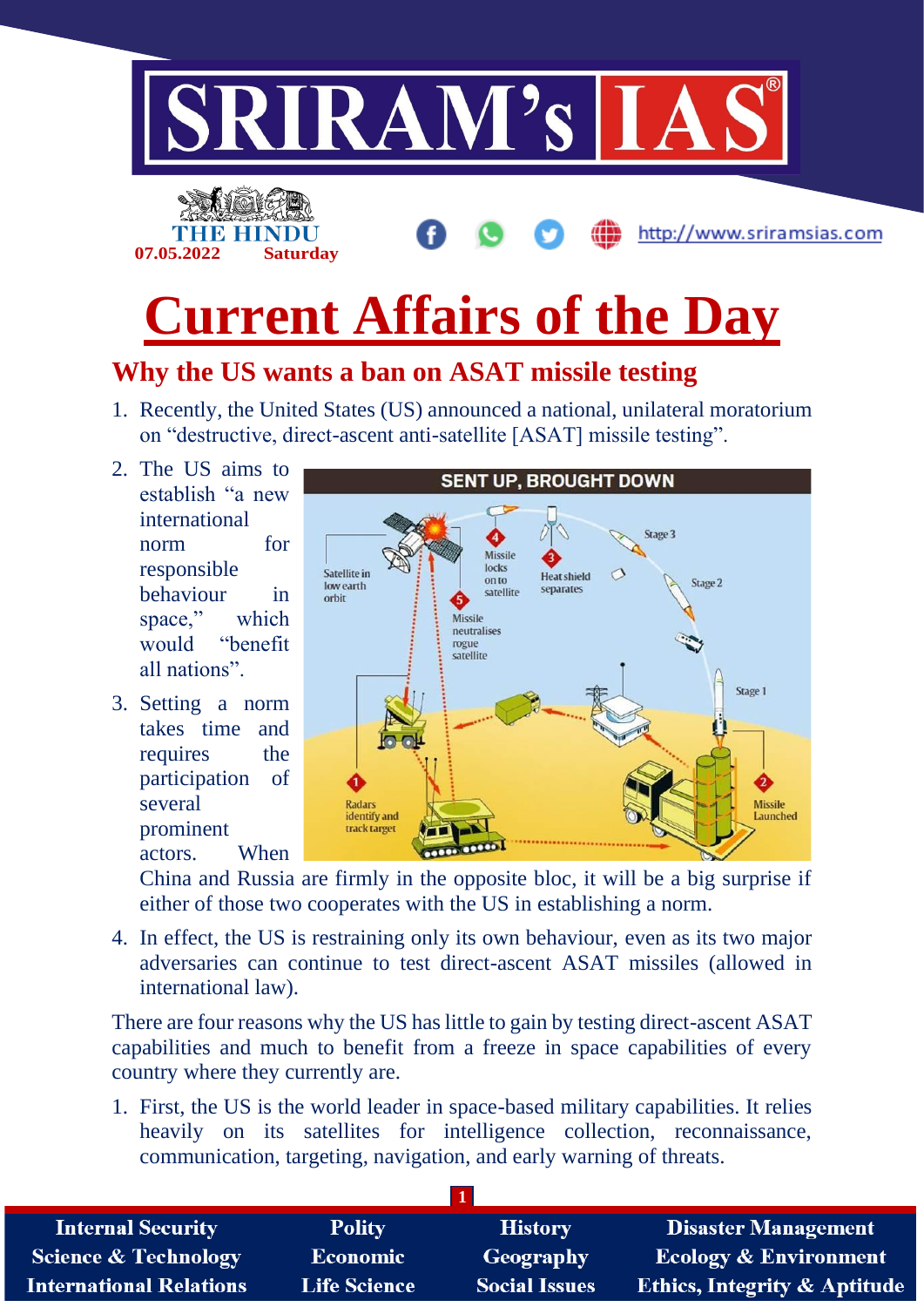

# **07.05.2022 Saturday**



- 2. If the US can enforce a norm against these missiles, it hopes that it will be able to arrest its adversaries from further developing and perfecting weapons that could harm its military's eyes and ears.
- 3. Second, the US already has a well-developed capability to hit satellites. The directascent ASAT technology has a lot of overlapping components with missile defence technologies.
- 4. Third, the US has no option other than to go alone because of the nature of ASAT technology. The crucial difference between nuclear and counter-space weapons is the former are weapons of



**Mission Shakti** 

deterrence while the latter are weapons of war-fighting. In other words, unlike weapons of deterrence, war-fighting weapons do not automatically lead to mutual deterrence and stability.

- 5. Fourth, the US is not just a leader in military applications of space but also in its economic ones. According to the Union of Concerned Scientists Satellite Database, out of 4,852 operating satellites as of January 1, the number of US satellites stands at 2,944.
- 6. As a State deeply invested in non-military use of space, it is in the interest of the US to keep space free of debris, which poses direct harm to the commercial and scientific exploitation of space.

| <b>Internal Security</b>        | <b>Polity</b>       | <b>History</b>       | <b>Disaster Management</b>              |
|---------------------------------|---------------------|----------------------|-----------------------------------------|
| <b>Science &amp; Technology</b> | Economic            | Geography            | <b>Ecology &amp; Environment</b>        |
| <b>International Relations</b>  | <b>Life Science</b> | <b>Social Issues</b> | <b>Ethics, Integrity &amp; Aptitude</b> |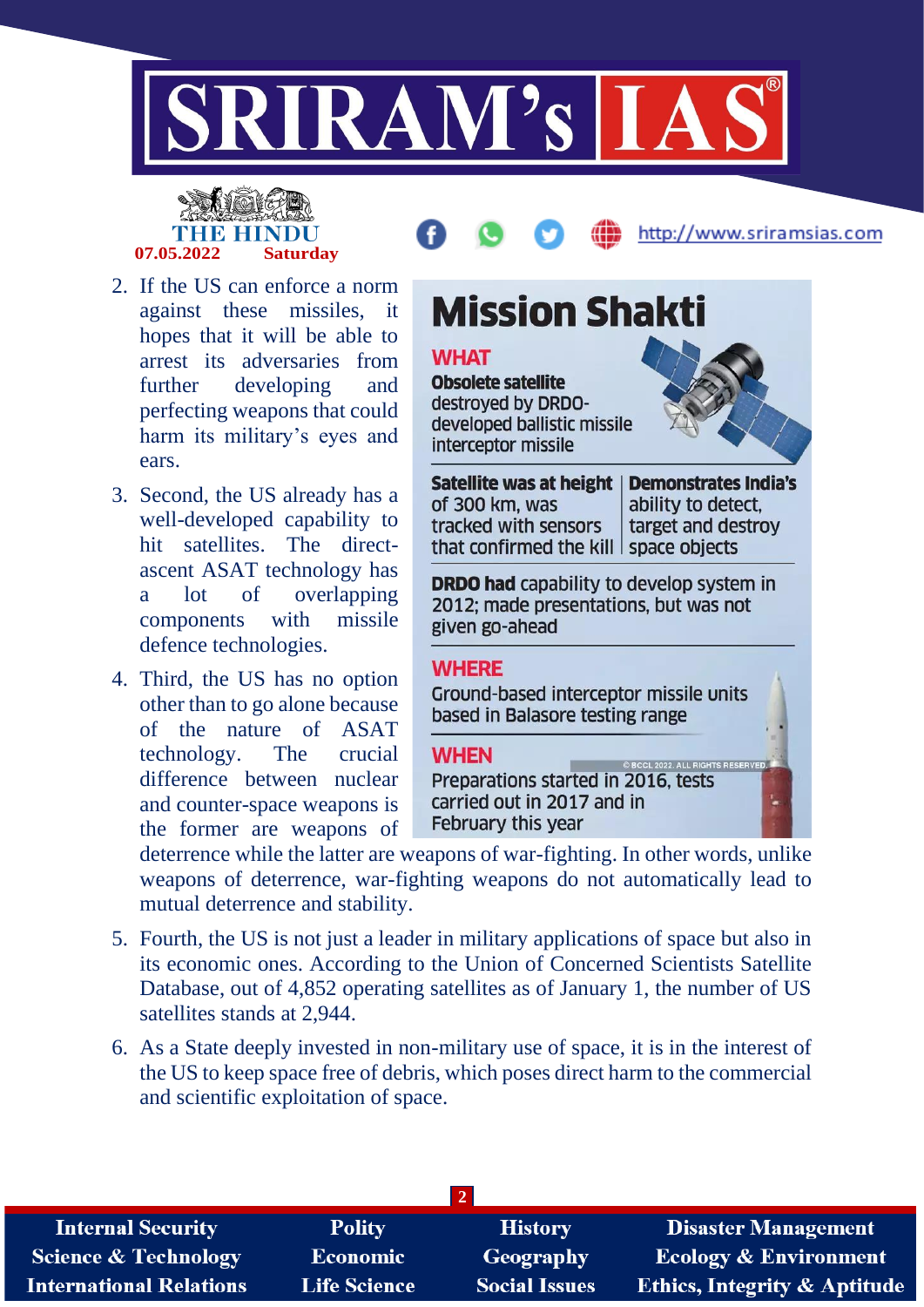

# **SC again pulls up govt over tribunal vacancies**

- 1. The Union government should not lecture the judiciary on the sufferings of the common man when people have been rendered remediless on account of non-functional tribunals, the Supreme Court said, venting its anguish at delays in filling up vacancies in tribunals across the country.
- 2. The court recorded in its order that it cannot keep the high courts troubled with cases "when the government seems to be unconcerned with the consequences" of not appointing members to the tribunals.
- 3. The bench took note that the Foreign Exchange Management Act Appellate Tribunal was non-functional for the last two years due to unfilled vacancies, leading the parties to file writ petitions before the high courts to seek relief.
- 4. The government needs to make appointments in the tribunals on the recommendations of the Search-Cum-Selection Committee (SCSC), which is headed by a Supreme Court judge.

# **Bolster court infrastructure**

**07.05.2022 Saturday**

- 1. India has a sanctioned strength of more than 24,000 judges in the district judiciary, but only 20,000-odd courtrooms. A report compiled by the Supreme Court (SC) registry on what ails the 3,028 court complexes threw up disconcerting statistics: 26% did not have separate washrooms for women; 46% didn't have purified drinking water; 95% didn't have basic medical facilities; 67% were not disabled-friendly; 49% didn't have libraries, and 73% didn't have computers on judges' dais with video-conferencing facilities.
- 2. The figures are startling for a country with 40 million cases choking the system at the district level.

#### **National Judicial Infrastructure Authority (NJIA)**

- 1. To strengthen the justice delivery mechanism, the SC, headed by Chief Justice of India (CJI) NV Ramana, recently proposed a National Judicial Infrastructure Authority (NJIA).
- 2. The authority was envisaged as an umbrella body to move from ad-hoc committees to a more streamlined, accountable and organised structure.

| <b>Internal Security</b>        | <b>Polity</b>       | <b>History</b>       | <b>Disaster Management</b>              |
|---------------------------------|---------------------|----------------------|-----------------------------------------|
| <b>Science &amp; Technology</b> | <b>Economic</b>     | Geography            | <b>Ecology &amp; Environment</b>        |
| <b>International Relations</b>  | <b>Life Science</b> | <b>Social Issues</b> | <b>Ethics, Integrity &amp; Aptitude</b> |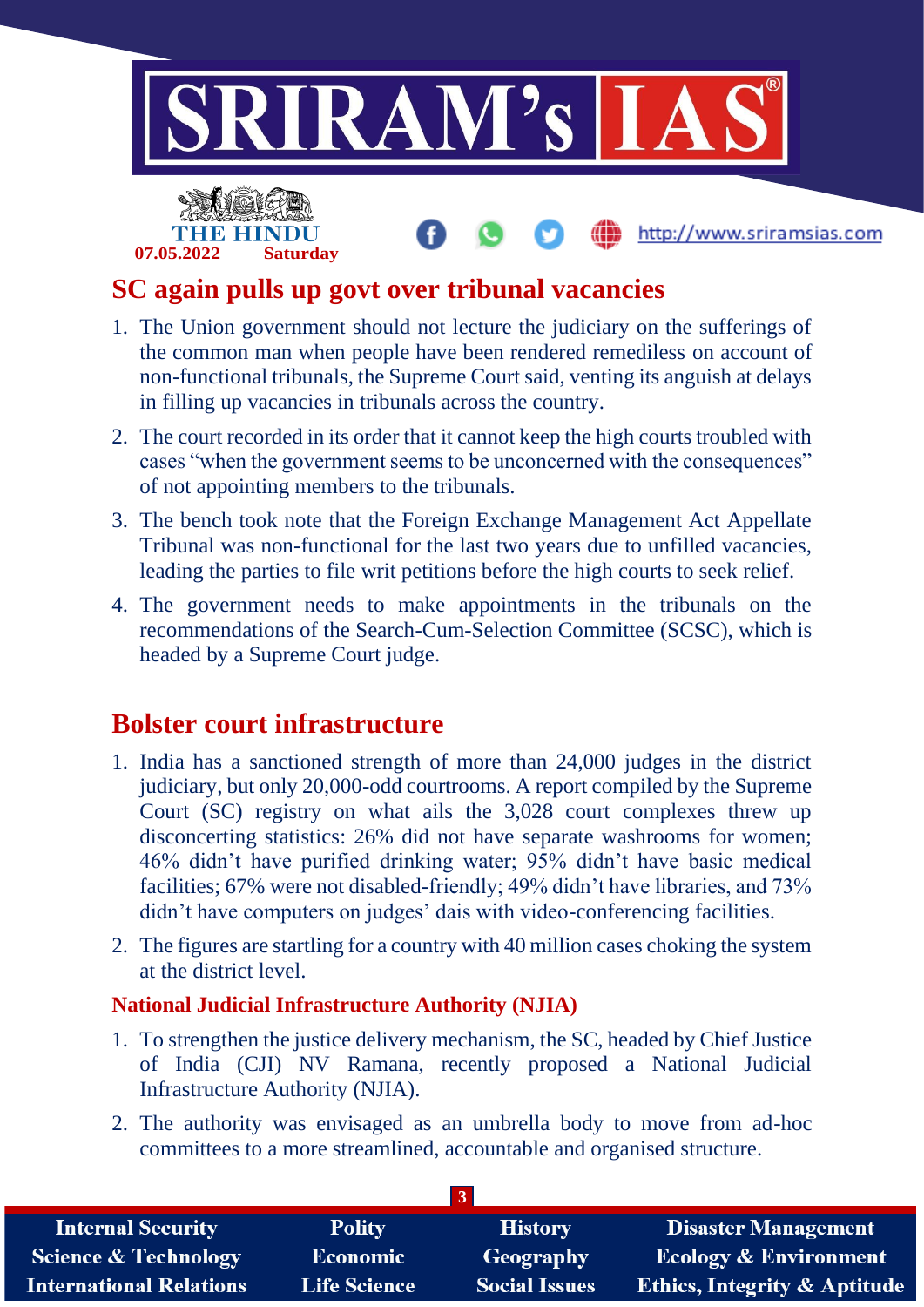

- 3. The proposal was considered so that the funds allocated by the Centre and states for infrastructure could be utilised through special purpose vehicles.
- 4. The Centre rejected establishing such authority.

According to a 2018 study, failure to deliver timely justice costs the country 9% of the annual GDP. Given the dismal state of affairs, the government would do well in shedding its apprehensions, and commence a dialogue afresh on NJIA to arrive at a mutually agreeable mechanism that can give India a state-of-the-art judicial infrastructure — a much-awaited and desired reform.

# **Urban unemployment at 8.8% in Dec quarter: NSO**

The urban unemployment rate in India stood at 8.8% in the quarter ending December 2021. While this marks a sequential improvement over the numbers in the June and September quarters, it is still marginally higher than the prepandemic value for the quarter ending December 2019.

- 1. India's urban unemployment rate fell for the second consecutive quarter in the three-month period ending December 2021.
- 2. However, the unemployment situation continues to be worse than in the prepandemic period, even though GDP levels have surpassed their pre-pandemic values.
- 3. There are also indications that India's labour markets continue to see a worsening in gender balance and quality of jobs.
- 4. These conclusions can be drawn on the basis of the quarterly report of the Periodic Labour Force Survey (PLFS) for the period October 2021 to December 2021, which was released by the National Statistical Office (NSO) on May 6.
- 5. Because the quarterly PLFS rounds do not cover rural areas, they only convey a partial picture of the overall economy.

| <b>Internal Security</b>        | <b>Polity</b>       | <b>History</b>       | <b>Disaster Management</b>              |
|---------------------------------|---------------------|----------------------|-----------------------------------------|
| <b>Science &amp; Technology</b> | Economic            | Geography            | <b>Ecology &amp; Environment</b>        |
| <b>International Relations</b>  | <b>Life Science</b> | <b>Social Issues</b> | <b>Ethics, Integrity &amp; Aptitude</b> |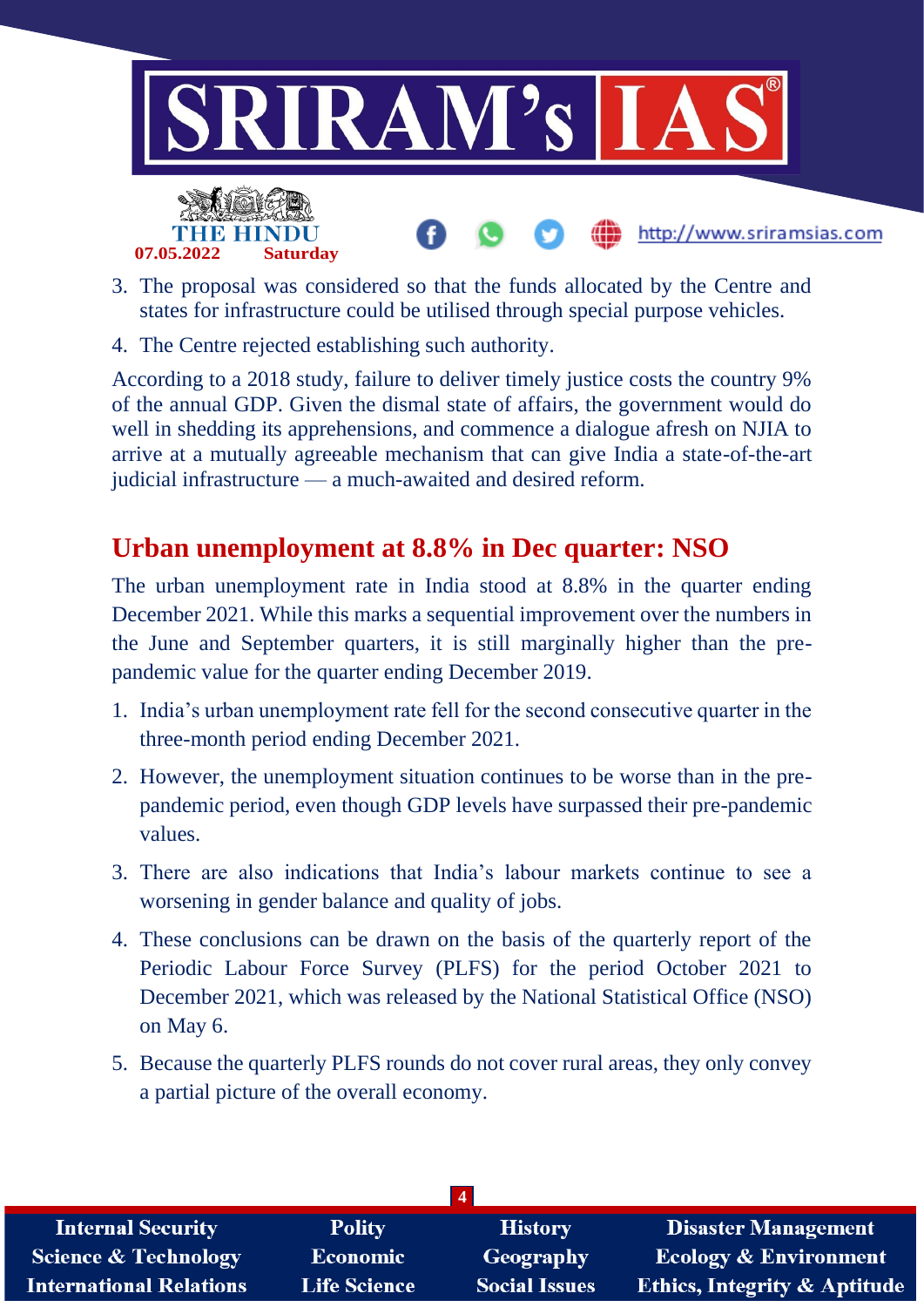



http://www.sriramsias.com

# **'Fertility rate falls further, obesity rises'**

- The main objective of successive rounds of the NFHS has been to provide reliable and comparable data relating to health and family welfare and other emerging areas in India. The NFHS-5 national report lists progress from NFHS-4 (2015-16) to NFHS-5 (2019-21).
- The report also provides data on socioeconomic and other background characteristics; useful for policy formulation and effective programme implementation.
- 1. The Total Fertility Rate (TFR), the average number of children per woman,
- has further declined from 2.2 to 2.0 at the national level between National Family Health Survey (NFHS) 4 and 5.
- 2. There are only five States — Bihar (2.98), Meghalaya (2.91), Uttar Pradesh (2.35), Jharkhand (2.26) Manipur  $(2.17)$  — in India which are above the replacement level of fertility of 2.1 as per



SOURCE: NATIONAL FAMILY HEALTH SURVEY

the national report of the NFHS-5, released by the Union Health Ministry.

- 3. The other key highlights of the survey include institutional births increased from 79% to 89% across India
- 4. As per the results of the NFHS-5, more than three-fourths (77%) of children aged between 12 and 23 months were fully immunised, compared with 62% in NFHS-4.
- 5. The level of stunting among children under five years has marginally declined from 38% to 36% in the country in the last four years. Stunting is higher among children in rural areas (37%) than in urban areas (30%) in 2019-21.

| <b>Internal Security</b>        | <b>Polity</b>       | <b>History</b>       | <b>Disaster Management</b>              |
|---------------------------------|---------------------|----------------------|-----------------------------------------|
| <b>Science &amp; Technology</b> | <b>Economic</b>     | <b>Geography</b>     | <b>Ecology &amp; Environment</b>        |
| <b>International Relations</b>  | <b>Life Science</b> | <b>Social Issues</b> | <b>Ethics, Integrity &amp; Aptitude</b> |